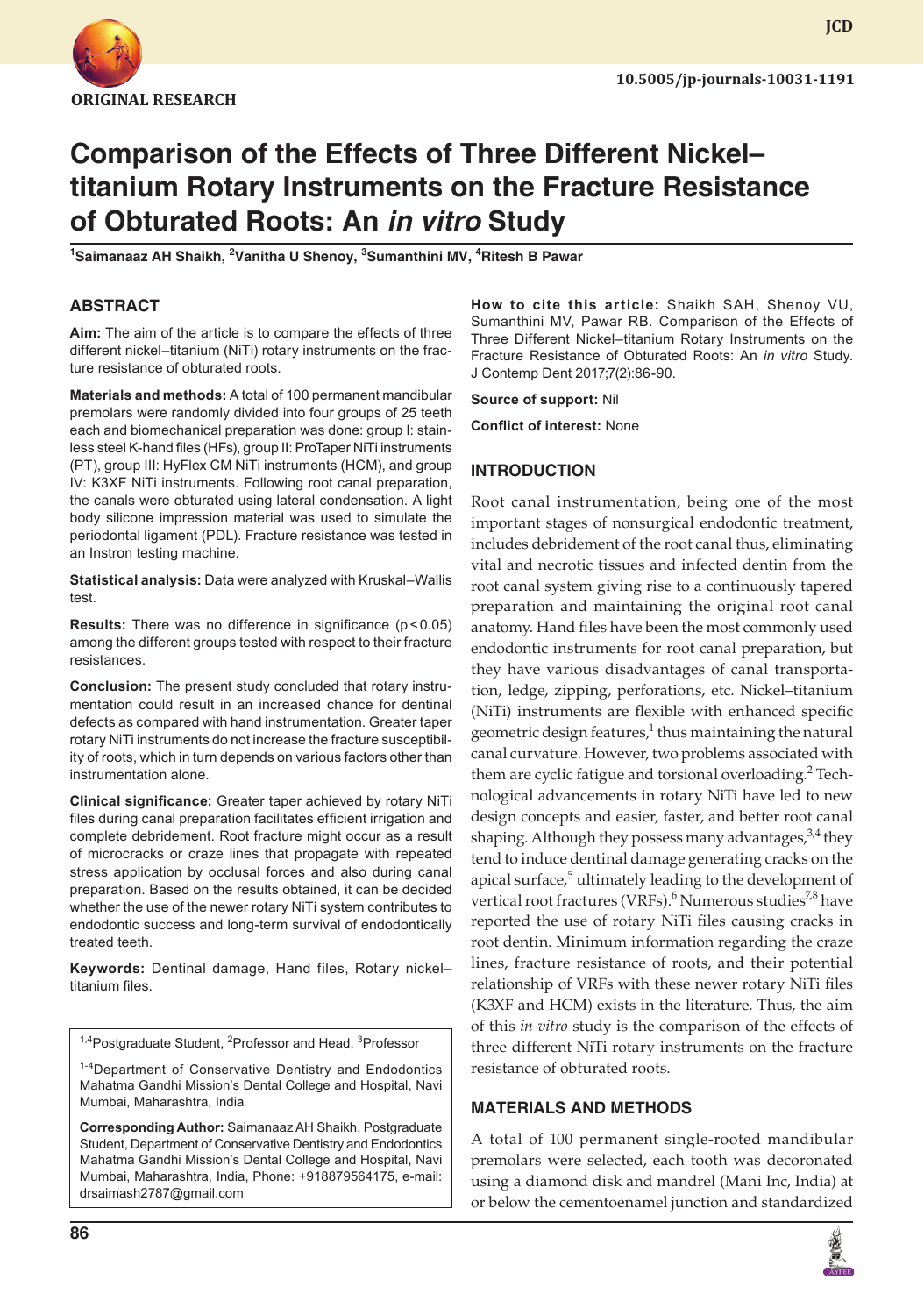to a length of 14 mm. The actual working length was determined by introducing a 10/0.02 K-file (Mani Inc, India) inside the root canal until its tip was visible in the apical foramen and the file was then retracted 1 mm short of the apex and the working length was established. The selected roots were then randomly assigned into four experimental groups (n = 25) by using a method of simple random sampling. Canal preparation was done with a torque-control motor (X-Smart, Dentsply, Maillefer, India) at the recommended torque and speed by the manufacturer for each rotary file system. Group I: Hand stainless steel K-files (HFs): Gates-Glidden drills #4, 3, and 2 were successively used to perform coronal enlargement. Cleaning and shaping of root canals was completed with HFs (Mani Inc, India) in a crown-down manner up to MAF 40/0.02. Group II: PT: root canals were prepared with PT (Dentsply, Tulsa Dental, India) NiTi instruments in a crown-down manner up to F3 (30/0.09). The shaping file SX was used for coronal enlargement followed by S1, S2, F1, F2, and F3 files in sequential manner until the working length. Group III: HCM: the HCM (Coltene/Whaledent, India) files were used in the sequence of 25/0.08 up to two-thirds of the working length, 20/0.04, 25/0.04, 20/0.06, 30/0.04, and 40/0.04 up to the full working length. Group IV: K3XF: K3XF (SybronEndo, India) rotary instrument was used in a crown-down manner. A 25/0.10 K3XF orifice shaper was used to enlarge the root canal. A 40/0.06 was used until it was not able to passively advance, followed by a 35/0.06, 30/0.06, 25/0.06 was used to the working length. Final apical enlargement was done with 40/0.06. Sodium hypochlorite (NaOCl; Prime Dental Products Pvt Ltd, India) in the concentration of 5% was used as an irrigant. A total of 10 mL of 5% NaOCl was used in each root canal during biomechanical preparation. Irrigation of the root canals was done with 2 mL of 5% NaOCl intermittently with a 27-gauge needle and syringe, with irrigating needle penetrating within 3 mm of estimated working length in between each sequence of instruments. The root canal was finally rinsed with 5 mL of normal saline (Althea Pharma Private Ltd, India). Before obturating the root canals, the smear layer was removed using 1 mL of 17% ethylenediaminetetraacetic acid (Dentwash, Prime Dental Products, India) for 1 minute, which was followed by 5 mL of 5% NaOCl. Finally, root canals were irrigated

with 5 mL of normal saline. The canals were dried with absorbent points (Sure Endo, Korea, Japan) and were then obturated using lateral condensation technique with gutta percha (Sure Endo, Korea, Japan) and AH Plus sealer (Dentsply, India Pvt. Ltd) followed by sealing the coronal orifice with temporary cement Cavit G (3M ESPE Dental Products US). All obturated roots were mounted vertically in blocks prepared with acrylic resin (Acryln R, India). The PDL simulation was done with light body rubber base material (3M ESPE Express XT light body). A round diamond point (Mani Inc, India) was used to remove the temporary material in the access cavity and shape the root canal access of each root just enough to accept the loading fixture. A loading fixture with spherical tip diameter of 4 mm was attached to the upper jaw of an Instron testing machine (Instron 5567, NVLAP, Norwood, MA) and aligned with the center of the root canal opening of each root. Each acrylic block containing a root, and the fixture were mounted in an Instron testing machine for evaluation of fracture resistance. A vertical loading force was applied at a cross-head speed of 3 mm/minute until root fracture occurred. The force was recorded in Newtons (N). The data obtained were subjected to statistical analysis to compare the fracture resistance among the four groups.

### **RESULTS**

Descriptive data regarding fracture resistance of each group is given in Table 1.

The results were statistically analyzed by Statistical Package for the Social Sciences software (version 16) using nonparametric Kruskal–Wallis test, which was used to test the significance of difference of the mean force in Newtons (N) required for fracture resistance of roots of various groups. Since p value of Kruskal–Wallis Test was less than 0.05, it indicated that there was a significant difference between the means of four groups. A Mann–Whitney U-test (Table 2) was done for the pairwise comparison. The fracture resistance of obturated roots in each group is given in Graphs 1 and 2. The bar graph (Graph 1) depicting the mean of the fracture resistance in Newtons (N) for all tested groups shows that HFs required approximately 253.4992 N to fracture, which was highest among all the tested groups followed

**Table 1:** The mean force in Newtons (N) required for fracture resistance for all test groups

| Descriptive statistics |    |          |                    |                |         |         |  |  |  |
|------------------------|----|----------|--------------------|----------------|---------|---------|--|--|--|
|                        |    | Mean     | Standard deviation | Standard error | Minimum | Maximum |  |  |  |
| HF                     | 25 | 253.4992 | 94.28107           | 18.85621       | 111.32  | 421.89  |  |  |  |
| PT                     | 25 | 234,8108 | 78.61423           | 15.72285       | 107.40  | 352.80  |  |  |  |
| <b>HCM</b>             | 25 | 203.2164 | 58.75328           | 11.75066       | 93.00   | 292.13  |  |  |  |
| K3XF                   | 25 | 130.4032 | 56.06347           | 11.21269       | 69.87   | 285.96  |  |  |  |

*Journal of Contemporary Dentistry, May-August 2017;7(2):86-90* **87**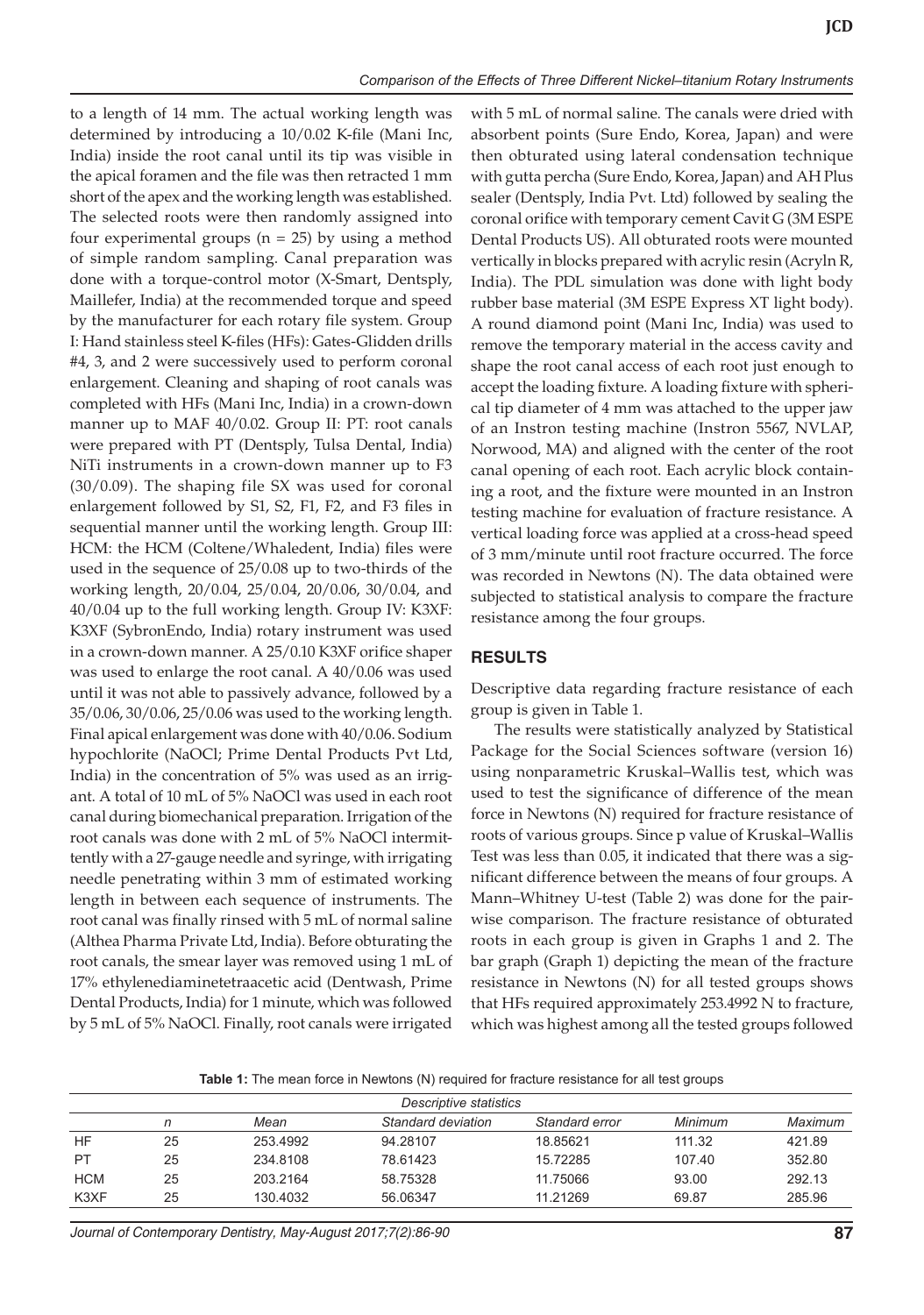#### *Saimanaaz AH Shaikh et al*

| <b>Table 2: Mann-Whitney U-test</b> |            |                             |            |          |          |                |  |  |  |
|-------------------------------------|------------|-----------------------------|------------|----------|----------|----------------|--|--|--|
|                                     |            | Mann-Whitney U-test results |            |          |          |                |  |  |  |
| Groups                              |            | Mann-Whitney                | Wilcoxon W |          | p-value  | Interpretation |  |  |  |
| <b>HF</b>                           | PT         | 291.0                       | 616.0      | $-0.417$ | 0.677    | <b>NS</b>      |  |  |  |
|                                     | <b>HCM</b> | 221.0                       | 546.0      | $-1.775$ | 0.076    | <b>NS</b>      |  |  |  |
|                                     | K3XF       | 72.0                        | 397.0      | $-4.67$  | 3.0E4E-6 | S              |  |  |  |
| Protaper                            | <b>HCM</b> | 230.0                       | 555.0      | $-1.601$ | 0.109    | <b>NS</b>      |  |  |  |
|                                     | K3XF       | 80.0                        | 405.0      | $-4.511$ | 6.447E-6 | S              |  |  |  |
| <b>HCM</b>                          | K3XF       | 112.0                       | 437.0      | $-3.89$  | 1.001E-4 | S              |  |  |  |

NS: Nonsignificant; S: Significant



**Graph 1:** Bar graph depicting the mean of the fracture resistance in Newtons (N) for all tested groups

by PT requiring approximately 234.8108 N, which was the highest among all the rotary groups. The results obtained from all tested groups are interpreted in the form of box plot (Graph 2). The box area in the box plot represents fracture resistance for all tested groups. The horizontal line represents the median value. The vertical line represents the range of the group. Group I (HF) required approximately 253.49 N to fracture the roots, which was found to be the maximum among all the experimental groups followed by group II (PT) requiring approximately 234.81 N, which was the maximum among the rotary groups. Group III (HCM) and group IV (K3XF) required approximately 203.21 and 130.40 N respectively.

# **DISCUSSION**

The VRFs may occur during endodontic procedures, which may be a precipitating factor. The root may be weakened by instrumentation alone, resulting in excessive removal of dentin during root canal preparation increasing susceptibility to root fracture<sup>9</sup> and generating cracks on the apical surface,<sup>5</sup> which could ultimately lead to VRFs.<sup>6</sup> The use of rotary NiTi instruments might result in an increased risk of dentinal defects occurring $^9$  probably because these files need significantly more rotation in the canal to complete the preparation when compared with HFs.



**Graph 2:** Box plot for all tested groups

During preparation, a canal is shaped by the contact between instrument and dentin walls creating momentary stress concentrations in dentin which are, in turn, determined by the mechanical behavior and crosssectional and longitudinal design of files. Such stresses may leave dentinal defects and apical cracks in which VRF can initiate.<sup>9</sup>

In the current study, four different instruments were used, one group consisting of HF and the other three groups consisting of different rotary systems namely PT, HCM, and K3XF files. Bier et al<sup>9</sup> and Yoldas et al<sup>7</sup> in their study observed no influence of HFs on the development of dentinal cracks. However, it was observed by Liu et al, $^{10}$ Hin et al, $11$  and Zandbiglari et al $12$  in their study that HFs caused lesser number of cracks when compared with rotary files. These results are in agreement with the current study.

However, it has been stated by Shaheen et al<sup>13</sup> in their study that PT had the highest resistance to fracture, which may be due to increased canal taper of PT preparation in coronal and middle thirds that allowed forces to be better distributed in the apical third of the canal and potentially increase the resistance to fracture of the root.<sup>14</sup> This finding was supported by Lam et  $al^{15}$  who concluded that greater apical enlargement did not increase the fracture susceptibility of the roots. The results of the above studies are in agreement with the present *in vitro* study.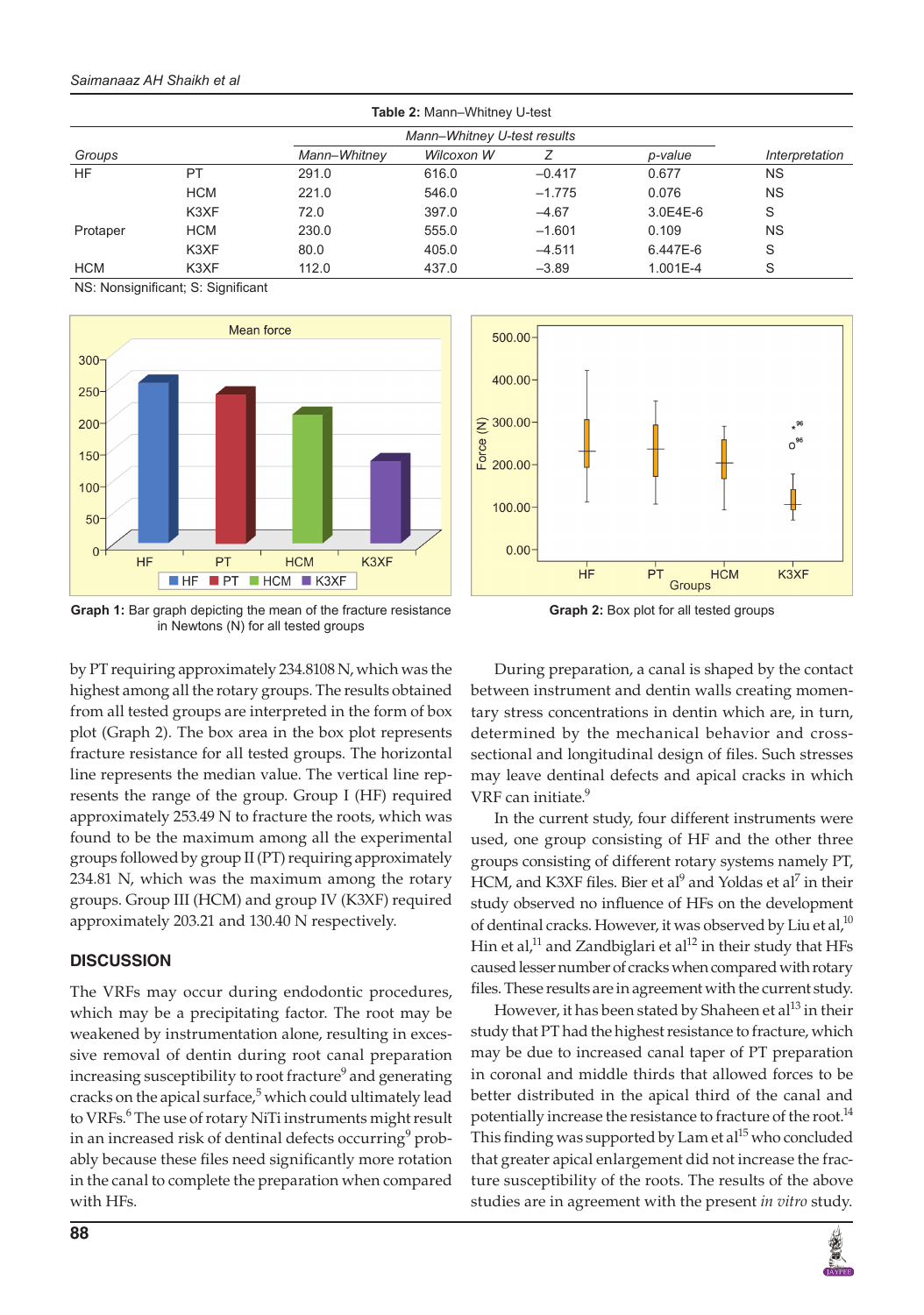On the contrary, Bier et al, $^9$  Kansal et al, $^{16}$  Liu et al, $^{10}$ and Hin et al<sup>11</sup> observed in their studies comparing PT with other rotary systems other than the ones used in the current study that PT caused significantly more cracks than other rotary systems. Capar et al<sup>17</sup> compared the incidence of cracks in root dentin after root canal preparation with PT Next, HCM, and PT Universal rotary instruments, and observed that PT Next and HCM instruments caused fewer cracks than the PT Universal instrument. However, in the present study, not much of statistically significant difference between the fracture resistance of PT and HCM files was observed.

In the present study, all of the tested rotary instruments had noncutting tips except HFs having an active cutting tip. The PT and HCM instruments have a triangular crosssectional geometry, whereas K3XF is a modified triple U. In addition, PT Universal has a variable taper design of 7, 8, and 9% for F1, F2, and F3 respectively, whereas HCM and K3XF are available with constant tapers of 4 and 6%.

In this *in vitro* study, extracted human premolars were used as reported by many investigators. $18,19$  The root canals were always irrigated with saline before switching to NaOCl in order to avoid any interaction between various irrigants.

Vertical load was applied with a spherical ball tip of diameter 4 mm, which was allowed to contact the flat surface of the prepared roots.<sup>19,20</sup> Root canals were obturated using lateral condensation technique. Periodontal ligament simulation was done using light body elastomeric impression material allowing limited freedom of movement whilst avoiding external reinforcement.<sup>20</sup>

# **CONCLUSION**

The conclusion drawn from this *in vitro* study is that instrumentation with rotary files may increase the chances for dentinal defects when compared with hand instrumentation. Greater taper rotary NiTi instruments, such as PT rotary files did not increase the fracture susceptibility of roots, which, in turn, depended on various factors other than instrumentation alone. It was observed that newer rotary NiTi instruments, such as K3XF and HCM had lower fracture resistance as compared with PT instruments. The effects of various rotary NiTi instruments on the propagation of dentinal cracks, increasing the susceptibility to VRFs, have been extensively studied. Further research needs to be carried out on the fracture resistance of endodontically treated teeth using K3XF and HCM rotary instruments.

# **CLINICAL SIGNIFICANCE**

Greater taper achieved by rotary NiTi files during canal preparation facilitates efficient irrigation and complete debridement. Root fracture might occur as a result of microcracks or craze lines that propagate with repeated stress application by occlusal forces and also during canal preparation. Based on the results obtained, it can be decided whether the use of newer rotary NiTi system contributes to endodontic success and long-term survival of endodontically treated teeth.

# **REFERENCES**

- 1. Walia HM, Brantley WA, Gerstein H. An initial investigation of the bending and torsional properties of Nitinol root canal files. J Endod 1988 Jul;14(7):346-351.
- 2. Plotino G, Grande NM, Cordaro M, Testarelli L, Gambarini G. A review of cyclic fatigue testing of nickel-titanium rotary instruments. J Endod 2009 Nov;35(11):1469-1476.
- 3. Thompson SA. An overview of nickel-titanium alloys used in dentistry. Int Endod J 2000 Jul;33(4):297-310.
- 4. Pruett JP, Clement DJ, Carnes DL Jr. Cyclic fatigue testing of nickel-titanium endodontic instruments. J Endod 1997 Feb;23(2):77-85.
- 5. Adorno CG, Yoshioka T, Suda H. The effect of root preparation technique and instrumentation length on the development of apical root cracks. J Endod 2009 Mar;35(3):389-392.
- 6. Wilcox LR, Roskelley C, Sutton T. The relationship of root canal enlargement to finger-spreader induced vertical root fracture. J Endod 1997 Aug;23(8):533-534.
- 7. Yoldas O, Yilmaz S, Atakan G, Kuden C, Kasan Z. Dentinal microcrack formation during root canal preparations by different NiTi rotary instruments and the self-adjusting file. J Endod 2012 Feb;38(12):232-235.
- 8. Kim HC, Lee MH, Yum J, Versluis A, Lee CJ, Kim BM. Potential relationship between design of NiTi instruments and vertical root fracture. J Endod 2010 Jul;36(7):1195-1199.
- 9. Bier CA, Shemesh H, Tanomaru-Filho M, Wesselink PR, Wu MK. The ability of different nickel-titanium rotary instruments to induce dentinal damage during canal preparation. J Endod 2009 Feb;35(2):236-238.
- 10. Liu R, Kaiwar A, Shemesh H, Wesselink PR, Hou B, Wu MK. Incidence of apical root cracks and apical dentinal detachments after canal preparation with hand and rotary files at different instrumentation lengths. J Endod 2013 Jan;39(1): 129-132.
- 11. Hin ES, Wu MK, Wesselink PR, Shemesh H. Effects of selfadjusting file, Mtwo, and ProTaper on the root canal wall. J Endod 2013 Feb;39(2):262-264.
- 12. Zandbiglari T, Davids H, Schäfer E. Influence of instrument taper on the resistance to fracture of endodontically treated roots. Oral Surg Oral Med Oral Pathol Oral Radiol Endod 2006 Jan;101(1):126-131.
- 13. Shaheen NA, Farag AM, Alhadainy HA, Darrag AM. Fracture resistance of endodontically treated roots using different preparation-obturation combinations. Tanta Dent J 2013 Aug;10(2):97-102.
- 14. Harvey TE, White JT, Leeb IJ. Lateral condensation stress in root canals. J Endod 1981 Apr;7(4):151-155.
- 15. Lam PP, Palamara JE, Messer HH. Fracture strength of tooth roots following canal preparation by hand and rotary instrumentation. J Endod 2005 Jul;31(7):529-532.
- 16. Kansal R, Rajput A, Talwar S, Roongta R, Verma M. Assessment of dentinal damage during canal preparation using